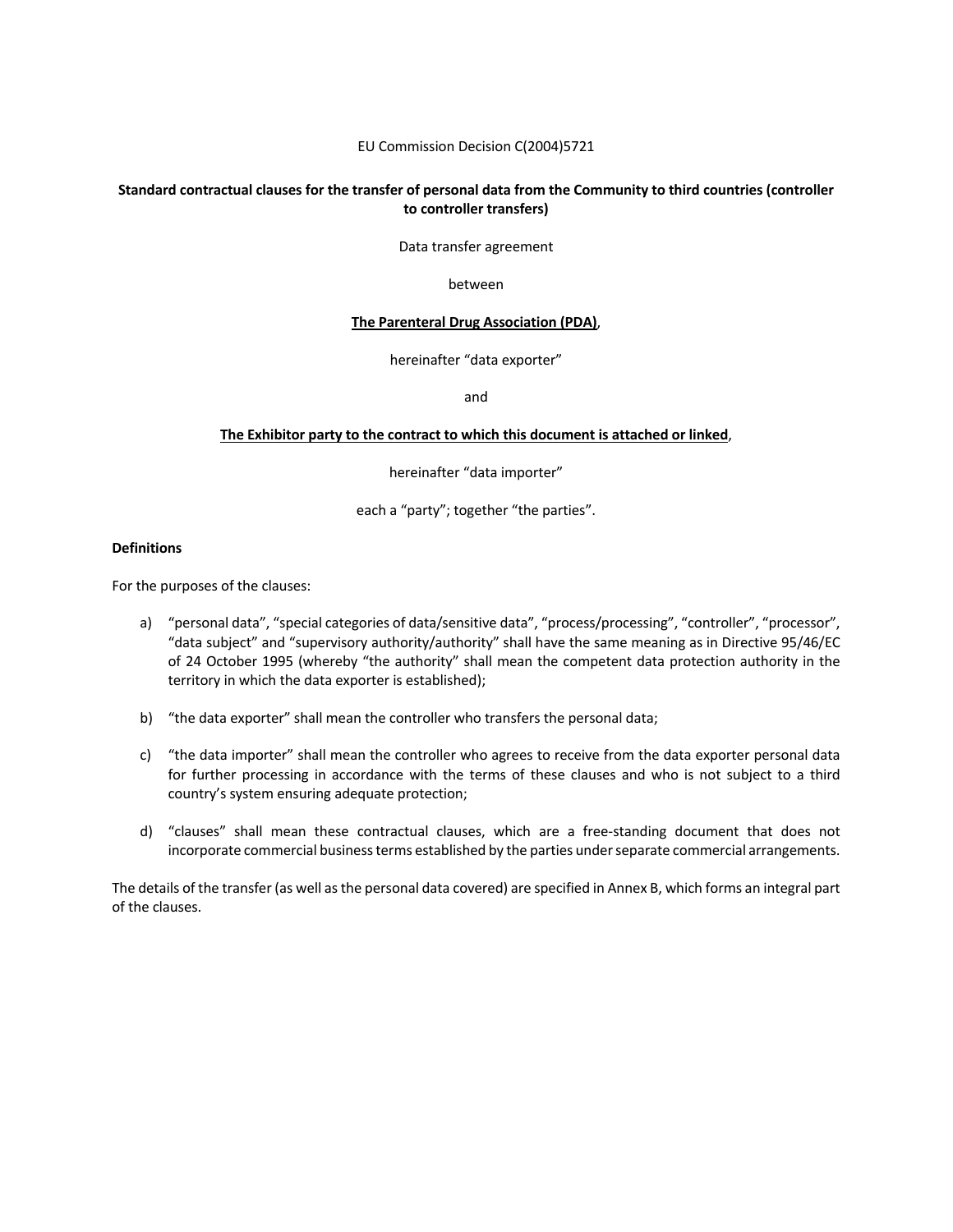## **I. Obligations of the data exporter**

The data exporter warrants and undertakes that:

- a) The personal data have been collected, processed and transferred in accordance with the laws applicable to the data exporter.
- b) It has used reasonable efforts to determine that the data importer is able to satisfy its legal obligations under these clauses.
- c) It will provide the data importer, when so requested, with copies of relevant data protection laws or references to them (where relevant, and not including legal advice) of the country in which the data exporter is established.
- d) It will respond to enquiries from data subjects and the authority concerning processing of the personal data by the data importer, unless the parties have agreed that the data importer will so respond, in which case the data exporter will still respond to the extent reasonably possible and with the information reasonably available to it if the data importer is unwilling or unable to respond. Responses will be made within a reasonable time.
- e) It will make available, upon request, a copy of the clauses to data subjects who are third party beneficiaries under clause III, unless the clauses contain confidential information, in which case it may remove such information. Where information is removed, the data exporter shall inform data subjects in writing of the reason for removal and of their right to draw the removal to the attention of the authority. However, the data exporter shall abide by a decision of the authority regarding access to the full text of the clauses by data subjects, as long as data subjects have agreed to respect the confidentiality of the confidential information removed. The data exporter shall also provide a copy of the clauses to the authority where required.

# **II. Obligations of the data importer**

The data importer warrants and undertakes that:

- a) It will have in place appropriate technical and organisational measures to protect the personal data against accidental or unlawful destruction or accidental loss, alteration, unauthorised disclosure or access, and which provide a level of security appropriate to the risk represented by the processing and the nature of the data to be protected.
- b) It will have in place procedures so that any third party it authorises to have access to the personal data, including processors, will respect and maintain the confidentiality and security of the personal data. Any person acting under the authority of the data importer, including a data processor, shall be obligated to process the personal data only on instructions from the data importer. This provision does not apply to persons authorised or required by law or regulation to have access to the personal data.
- c) It has no reason to believe, at the time of entering into these clauses, in the existence of any local laws that would have a substantial adverse effect on the guarantees provided for underthese clauses, and it will inform the data exporter (which will pass such notification on to the authority where required) if it becomes aware of any such laws.
- d) It will process the personal data for purposes described in Annex B, and has the legal authority to give the warranties and fulfil the undertakings set out in these clauses.
- e) It will identify to the data exporter a contact point within its organisation authorised to respond to enquiries concerning processing of the personal data, and will cooperate in good faith with the data exporter, the data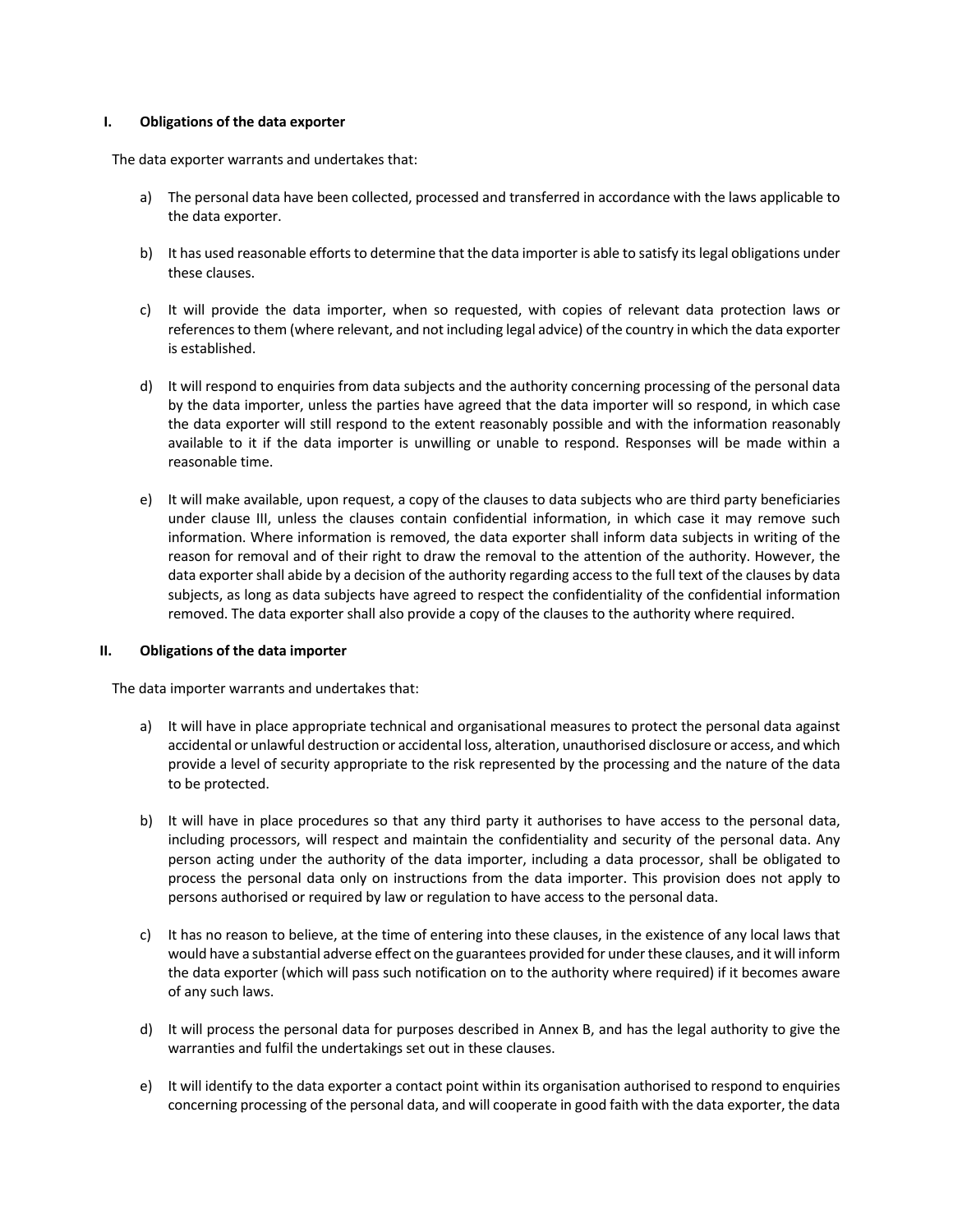subject and the authority concerning all such enquiries within a reasonable time. In case of legal dissolution of the data exporter, or if the parties have so agreed, the data importer will assume responsibility for compliance with the provisions of clause I(e).

- f) At the request of the data exporter, it will provide the data exporter with evidence of financial resources sufficient to fulfil its responsibilities under clause III (which may include insurance coverage).
- g) Upon reasonable request of the data exporter, it will submit its data processing facilities, data files and documentation needed for processing to reviewing, auditing and/or certifying by the data exporter (or any independent or impartial inspection agents or auditors, selected by the data exporter and not reasonably objected to by the data importer) to ascertain compliance with the warranties and undertakings in these clauses, with reasonable notice and during regular business hours. The request will be subject to any necessary consent or approval from a regulatory or supervisory authority within the country of the data importer, which consent or approval the data importer will attempt to obtain in a timely fashion.
- h) It will process the personal data, at its option, in accordance with:
	- i. the data protection laws of the country in which the data exporter is established, or
	- ii. the relevant provisions<sup>1</sup> of any Commission decision pursuant to Article 25(6) of Directive 95/46/EC, where the data importer complies with the relevant provisions of such an authorisation or decision and is based in a country to which such an authorisation or decision pertains, but is not covered by such authorisation or decision for the purposes of the transfer(s) of the personal data<sup>2</sup>, or
	- iii. the data processing principles set forth in Annex A.

l

Data importer to indicate which option it selects: Option iii.

Initials of data importer: This section is hereby deemed initialed by each Exhibitor that is (a) located outside of the European Economic Area (EEA) in a country without a determination by the European Commission as having adequate data protection laws and (b) is not self‐certified under the U.S. Privacy Shield (or equivalent approved mechanism for the transfer of personal data outside of the EEA).

- i) It will not disclose or transfer the personal data to a third party data controller located outside the European Economic Area (EEA) unless it notifies the data exporter about the transfer and
	- i. the third party data controller processes the personal data in accordance with a Commission decision finding that a third country provides adequate protection, or
	- ii. the third party data controller becomes a signatory to these clauses or another data transfer agreement approved by a competent authority in the EU, or
	- iii. data subjects have been given the opportunity to object, after having been informed of the purposes of the transfer, the categories of recipients and the fact that the countries to which data is exported may have different data protection standards, or

 $1$  "Relevant provisions" means those provisions of any authorisation or decision except for the enforcement provisions of any authorisation or decision (which shall be governed by these clauses).

<sup>&</sup>lt;sup>2</sup> However, the provisions of Annex A.5 concerning rights of access, rectification, deletion and objection must be applied when this option is chosen and take precedence over any comparable provisions of the Commission Decision selected.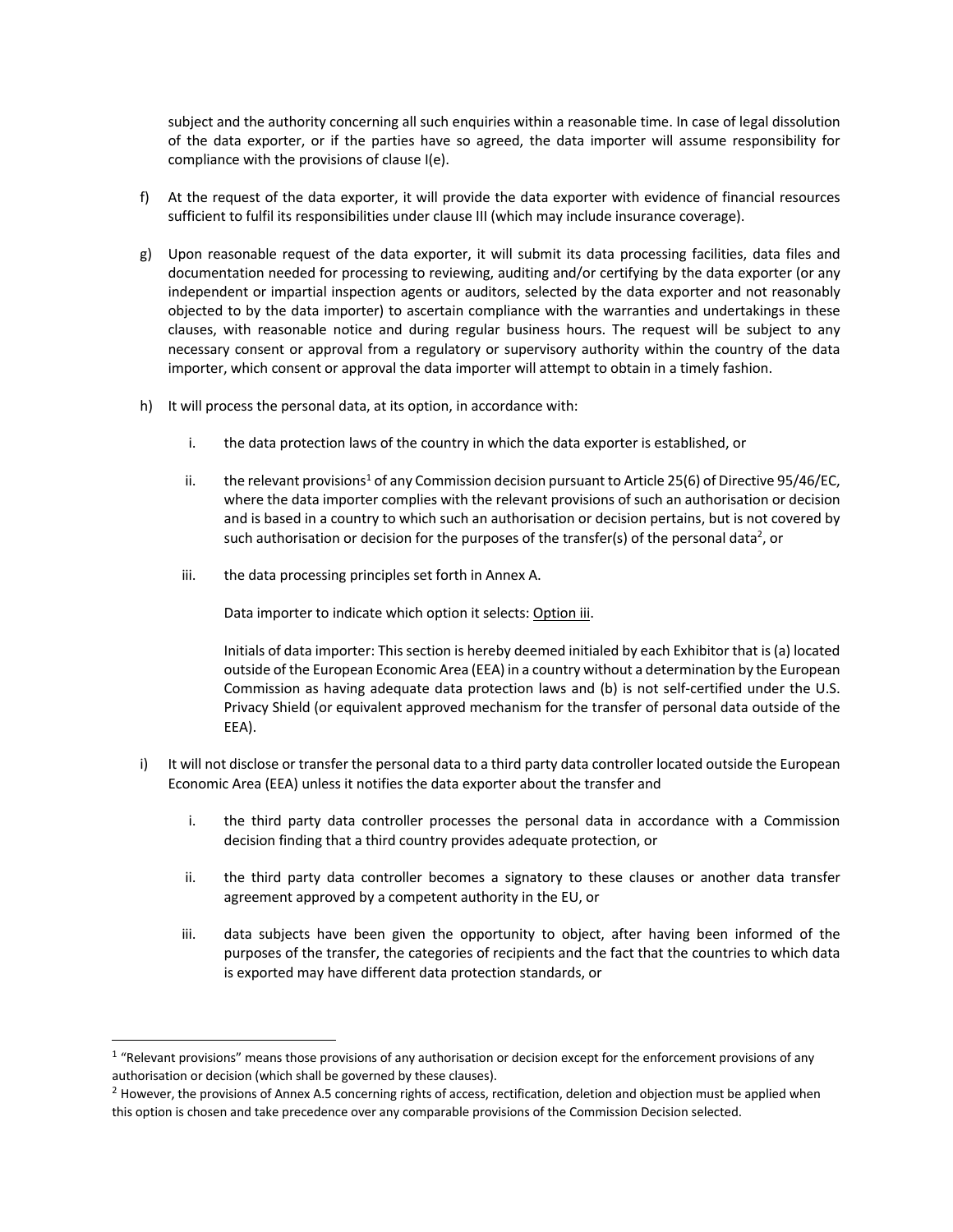iv. with regard to onward transfers of sensitive data, data subjects have given their unambiguous consent to the onward transfer

# **III. Liability and third party rights**

- a) Each party shall be liable to the other parties for damages it causes by any breach of these clauses. Liability as between the parties is limited to actual damage suffered. Punitive damages (i.e. damages intended to punish a party for its outrageous conduct) are specifically excluded. Each party shall be liable to data subjects for damages it causes by any breach of third party rights under these clauses. This does not affect the liability of the data exporter under its data protection law.
- b) The parties agree that a data subject shall have the right to enforce as a third party beneficiary this clause and clauses I(b), I(d), I(e), II(a), II(c), II(d), II(e), II(h), II(i), III(a), V, VI(d) and VII against the data importer or the data exporter, for their respective breach of their contractual obligations, with regard to his personal data, and accept jurisdiction for this purpose in the data exporter's country of establishment. In cases involving allegations of breach by the data importer, the data subject must first request the data exporter to take appropriate action to enforce his rights against the data importer; if the data exporter does not take such action within a reasonable period (which under normal circumstances would be one month), the data subject may then enforce his rights against the data importer directly. A data subject is entitled to proceed directly against a data exporter that has failed to use reasonable efforts to determine that the data importer is able to satisfy its legal obligations under these clauses (the data exporter shall have the burden to prove that it took reasonable efforts).

## **IV. Law applicable to the clauses**

These clauses shall be governed by the law of the country in which the data exporter is established, with the exception of the laws and regulations relating to processing of the personal data by the data importer under clause II(h), which shall apply only if so selected by the data importer under that clause.

# **V. Resolution of disputes with data subjects or the authority**

- a) In the event of a dispute or claim brought by a data subject or the authority concerning the processing of the personal data against either or both of the parties, the parties will inform each other about any such disputes or claims, and will cooperate with a view to settling them amicably in a timely fashion.
- b) The parties agree to respond to any generally available non‐binding mediation procedure initiated by a data subject or by the authority. If they do participate in the proceedings, the parties may elect to do so remotely (such as by telephone or other electronic means). The parties also agree to consider participating in any other arbitration, mediation or other dispute resolution proceedings developed for data protection disputes.
- c) Each party shall abide by a decision of a competent court of the data exporter's country of establishment or of the authority which is final and against which no further appeal is possible.

# **VI. Termination**

- a) In the event that the data importer is in breach of its obligations under these clauses, then the data exporter may temporarily suspend the transfer of personal data to the data importer until the breach is repaired or the contract is terminated.
- b) In the event that:
	- i. the transfer of personal data to the data importer has been temporarily suspended by the data exporter for longer than one month pursuant to paragraph (a);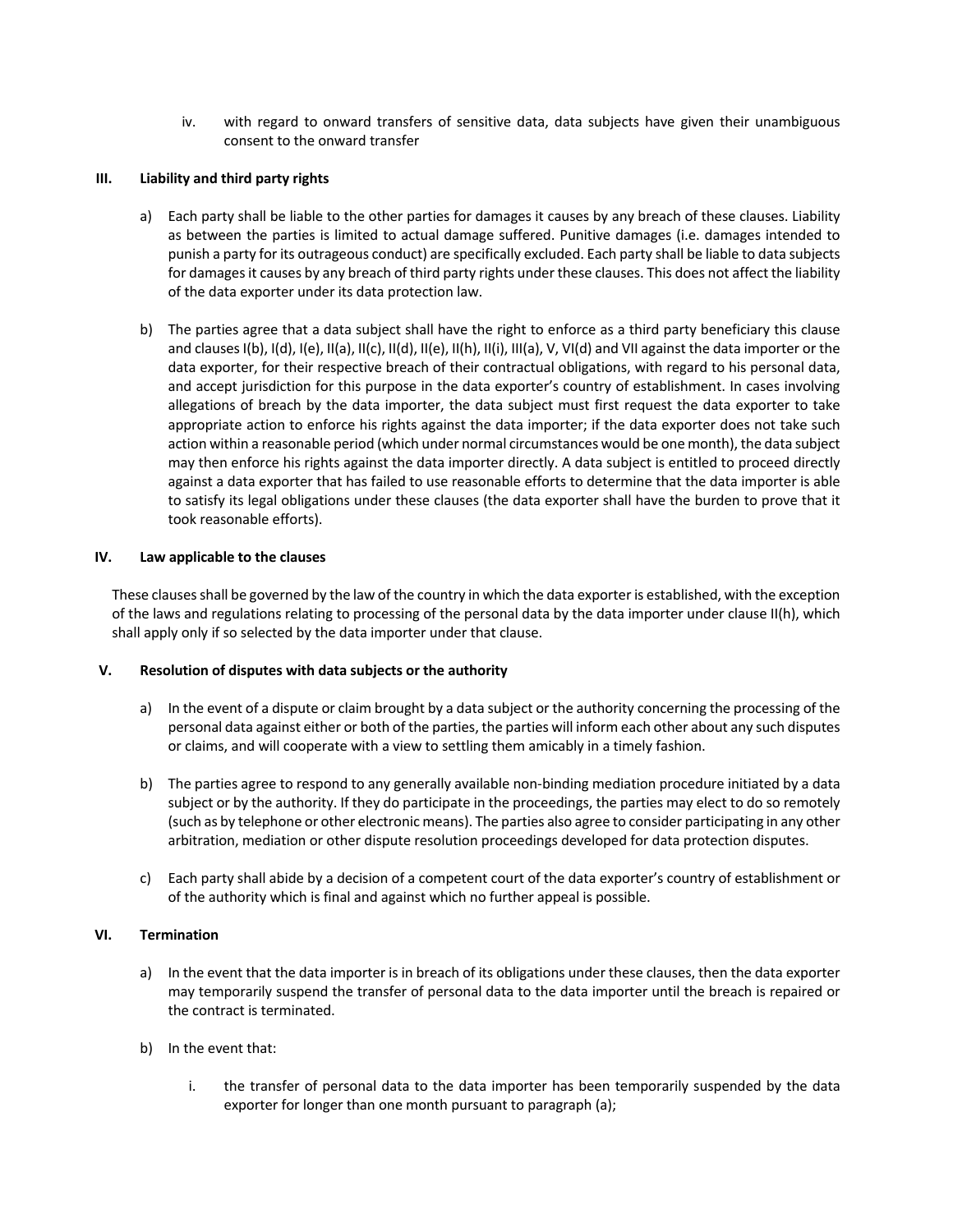- ii. compliance by the data importer with these clauses would put it in breach of its legal or regulatory obligations in the country of import;
- iii. the data importer is in substantial or persistent breach of any warranties or undertakings given by it under these clauses;
- iv. a final decision against which no further appeal is possible of a competent court of the data exporter's country of establishment or of the authority rules that there has been a breach of the clauses by the data importer or the data exporter; or
- v. a petition is presented for the administration or winding up of the data importer, whether in its personal or business capacity, which petition is not dismissed within the applicable period for such dismissal under applicable law; a winding up order is made; a receiver is appointed over any of its assets; a trustee in bankruptcy is appointed, if the data importer is an individual; a company voluntary arrangement is commenced by it; or any equivalent event in any jurisdiction occurs

then the data exporter, without prejudice to any other rights which it may have against the data importer, shall be entitled to terminate these clauses, in which case the authority shall be informed where required. In cases covered by (i), (ii), or (iv) above the data importer may also terminate these clauses.

- c) Either party may terminate these clausesif (i) any Commission positive adequacy decision under Article 25(6) of Directive 95/46/EC (or any superseding text) is issued in relation to the country (or a sector thereof) to which the data is transferred and processed by the data importer, or (ii) Directive 95/46/EC (or any superseding text) becomes directly applicable in such country.
- d) The parties agree that the termination of these clauses at any time, in any circumstances and for whatever reason (except for termination under clause VI(c)) does not exempt them from the obligations and/or conditions under the clauses as regards the processing of the personal data transferred.

# **VII. Variation of these clauses**

The parties may not modify these clauses except to update any information in Annex B, in which case they will inform the authority where required. This does not preclude the parties from adding additional commercial clauses where required.

## **VIII. Description of the Transfer**

The details of the transfer and of the personal data are specified in Annex B. The parties agree that Annex B may contain confidential business information which they will not disclose to third parties, except as required by law or in response to a competent regulatory or government agency, or as required under clause I(e). The parties may execute additional annexes to cover additional transfers, which will be submitted to the authority where required. Annex B may, in the alternative, be drafted to cover multiple transfers.

Dated: As of the date of the Exhibitor Contract.

# **FOR DATA IMPORTER FOR DATA EXPORTER**

*The signature by the Exhibitor on the Exhibitor Contract shall be deemed the signature here.* 

*The signature by PDA on the Exhibitor Contract shall be deemed the signature here.*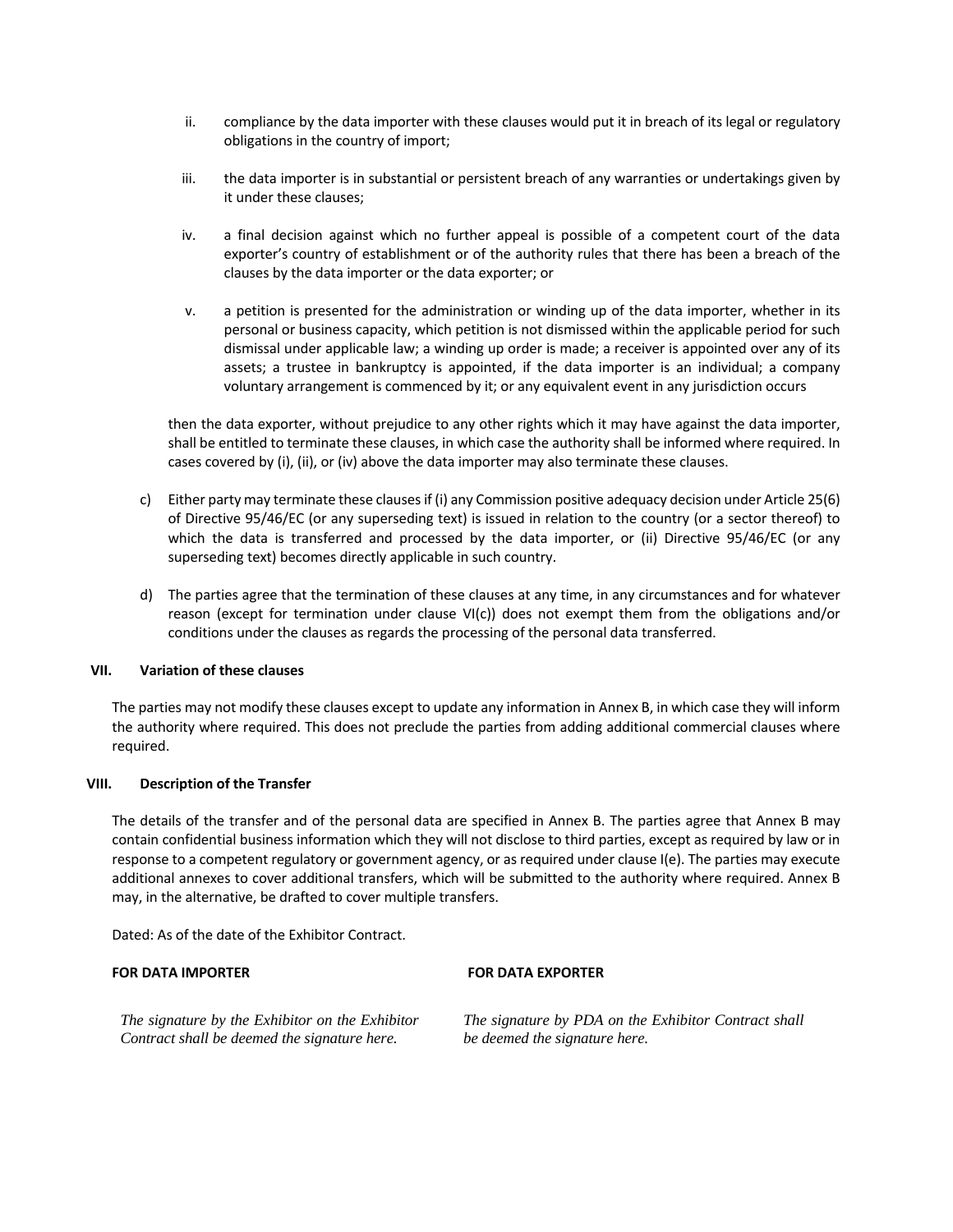#### **ANNEX A**

#### **DATA PROCESSING PRINCIPLES**

- 1. Purpose limitation: Personal data may be processed and subsequently used or further communicated only for purposes described in Annex B or subsequently authorised by the data subject.
- 2. Data quality and proportionality: Personal data must be accurate and, where necessary, kept up to date. The personal data must be adequate, relevant and not excessive in relation to the purposes for which they are transferred and further processed.
- 3. Transparency: Data subjects must be provided with information necessary to ensure fair processing (such as information about the purposes of processing and about the transfer), unless such information has already been given by the data exporter.
- 4. Security and confidentiality: Technical and organisational security measures must be taken by the data controller that are appropriate to the risks, such as against accidental or unlawful destruction or accidental loss, alteration, unauthorised disclosure or access, presented by the processing. Any person acting under the authority of the data controller, including a processor, must not process the data except on instructions from the data controller.
- 5. Rights of access, rectification, deletion and objection: As provided in Article 12 of Directive 95/46/EC, data subjects must, whether directly or via a third party, be provided with the personal information about them that an organisation holds, except for requests which are manifestly abusive, based on unreasonable intervals or their number or repetitive or systematic nature, or for which access need not be granted under the law of the country of the data exporter. Provided that the authority has given its prior approval, access need also not be granted when doing so would be likely to seriously harm the interests of the data importer or other organisations dealing with the data importer and such interests are not overridden by the interests for fundamental rights and freedoms of the data subject. The sources of the personal data need not be identified when this is not possible by reasonable efforts, or where the rights of persons other than the individual would be violated. Data subjects must be able to have the personal information about them rectified, amended, or deleted where it is inaccurate or processed against these principles. If there are compelling grounds to doubt the legitimacy of the request, the organisation may require further justifications before proceeding to rectification, amendment or deletion. Notification of any rectification, amendment or deletion to third parties to whom the data have been disclosed need not be made when this involves a disproportionate effort. A data subject must also be able to object to the processing of the personal data relating to him if there are compelling legitimate groundsrelating to his particular situation. The burden of proof for any refusal rests on the data importer, and the data subject may always challenge a refusal before the authority.
- 6. Sensitive data: The data importer shall take such additional measures (e.g. relating to security) as are necessary to protect such sensitive data in accordance with its obligations under clause II.
- 7. Data used for marketing purposes: Where data are processed for the purposes of direct marketing, effective procedures should exist allowing the data subject at any time to "opt‐out" from having his data used for such purposes.
- 8. Automated decisions: For purposes hereof "automated decision" shall mean a decision by the data exporter or the data importer which produces legal effects concerning a data subject or significantly affects a data subject and which is based solely on automated processing of personal data intended to evaluate certain personal aspects relating to him, such as his performance at work, creditworthiness, reliability, conduct, etc. The data importer shall not make any automated decisions concerning data subjects, except when:
	- a) i. such decisions are made by the data importer in entering into or performing a contract with the data subject, and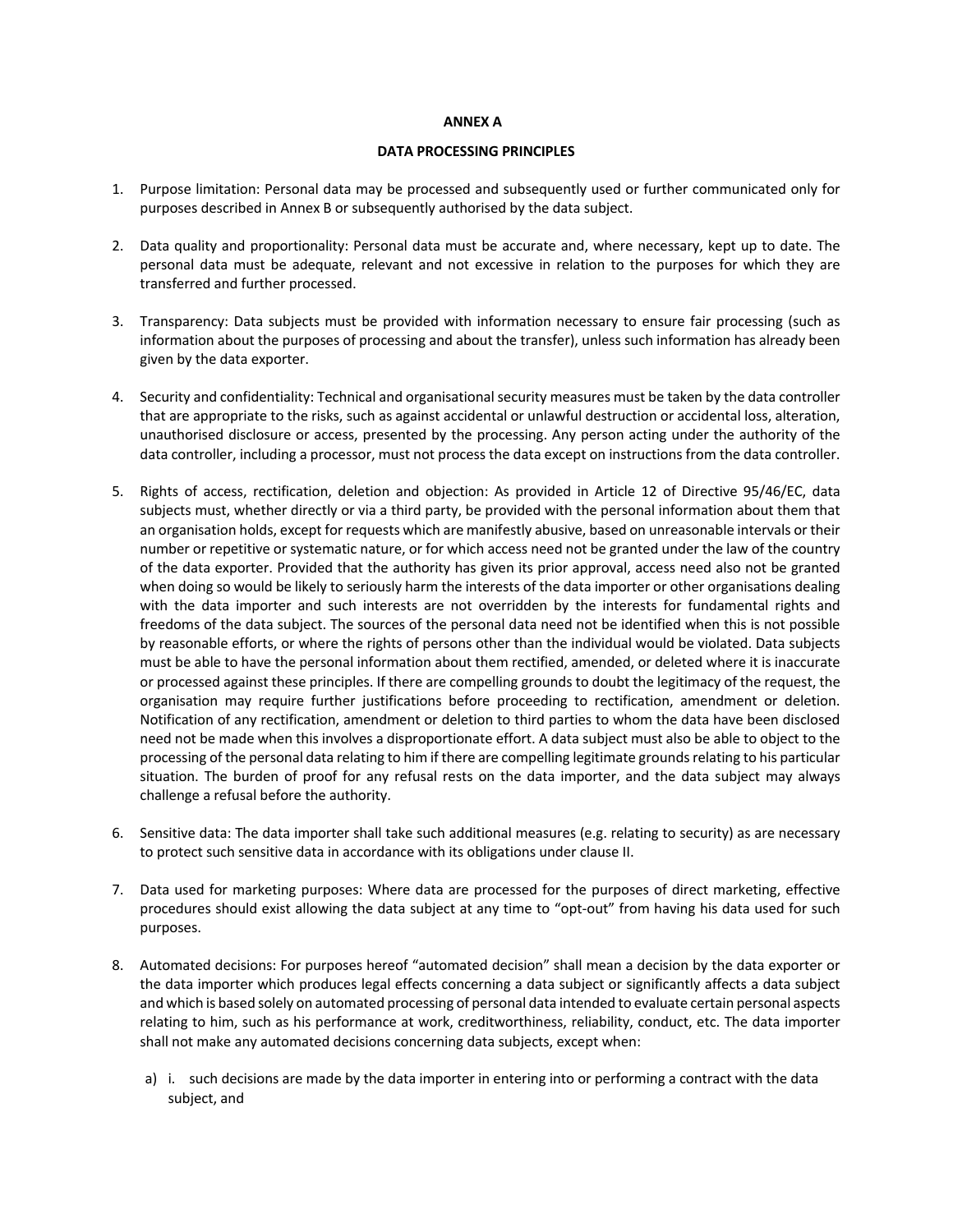ii. the data subject is given an opportunity to discuss the results of a relevant automated decision with a representative of the parties making such decision or otherwise to make representations to that parties.

or

b) where otherwise provided by the law of the data exporter.